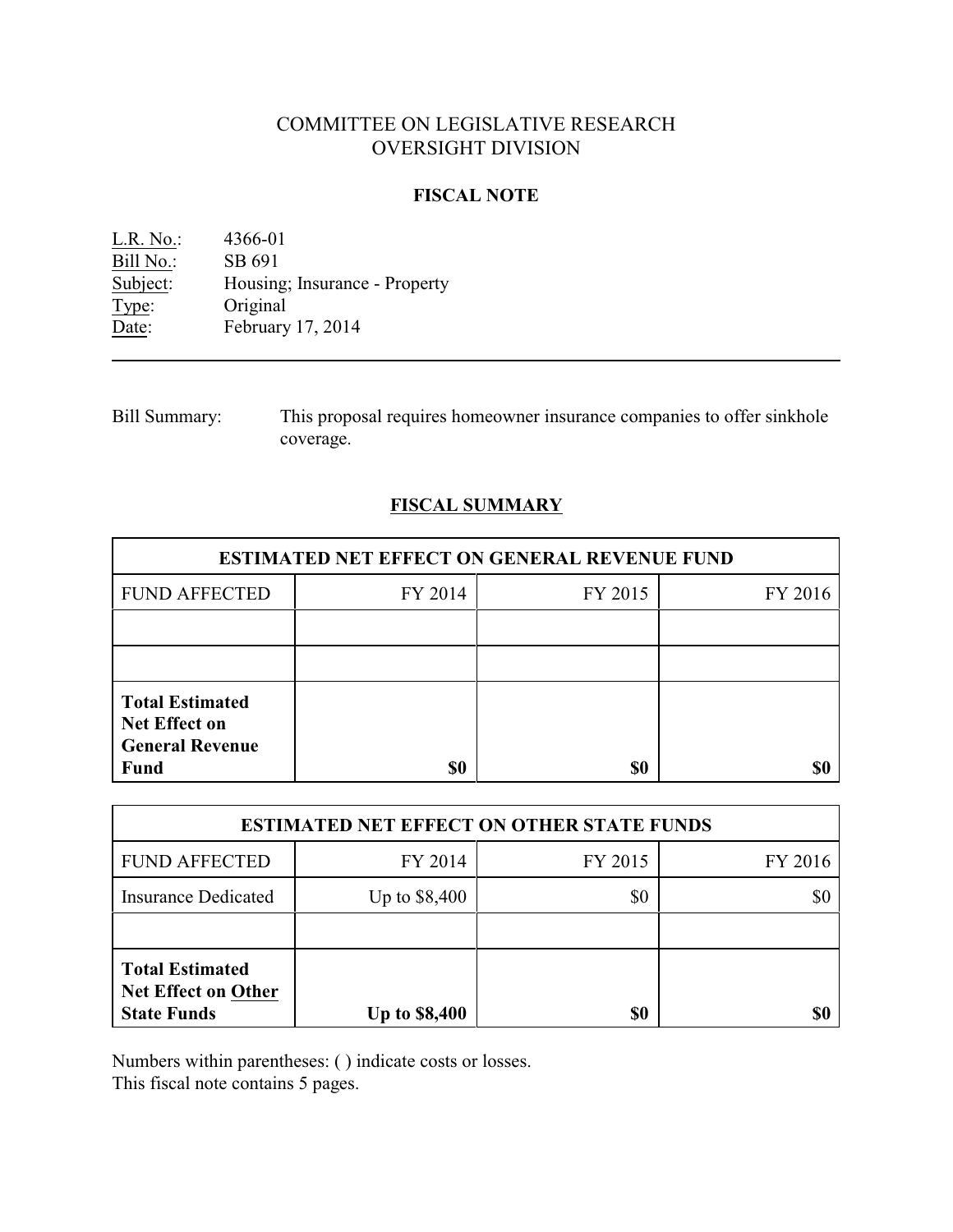L.R. No. 4366-01 Bill No. SB 691 Page 2 of 5 February 17, 2014

| <b>ESTIMATED NET EFFECT ON FEDERAL FUNDS</b>                        |         |         |         |  |
|---------------------------------------------------------------------|---------|---------|---------|--|
| <b>FUND AFFECTED</b>                                                | FY 2014 | FY 2015 | FY 2016 |  |
|                                                                     |         |         |         |  |
|                                                                     |         |         |         |  |
| <b>Total Estimated</b><br>Net Effect on All<br><b>Federal Funds</b> | \$0     | \$0     |         |  |

| <b>ESTIMATED NET EFFECT ON FULL TIME EQUIVALENT (FTE)</b>    |         |         |         |  |
|--------------------------------------------------------------|---------|---------|---------|--|
| <b>FUND AFFECTED</b>                                         | FY 2014 | FY 2015 | FY 2016 |  |
|                                                              |         |         |         |  |
|                                                              |         |         |         |  |
| <b>Total Estimated</b><br><b>Net Effect on</b><br><b>FTE</b> |         |         |         |  |

 $\Box$  Estimated Total Net Effect on All funds expected to exceed \$100,000 savings or (cost).

 $\Box$  Estimated Net Effect on General Revenue Fund expected to exceed \$100,000 (cost).

| <b>ESTIMATED NET EFFECT ON LOCAL FUNDS</b> |         |         |         |  |
|--------------------------------------------|---------|---------|---------|--|
| FUND AFFECTED                              | FY 2014 | FY 2015 | FY 2016 |  |
| <b>Local Government</b>                    | \$0     | \$0     |         |  |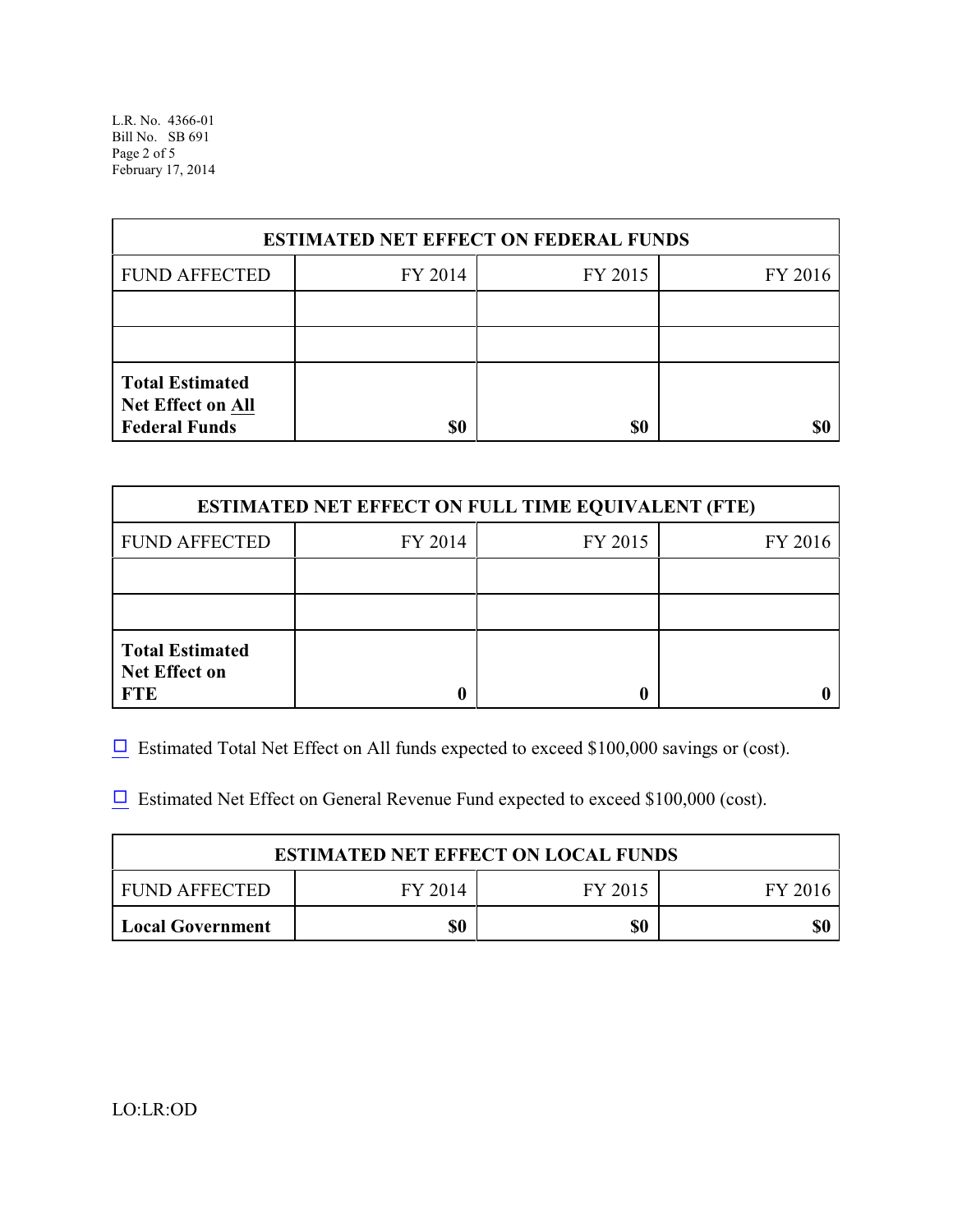L.R. No. 4366-01 Bill No. SB 691 Page 3 of 5 February 17, 2014

### **FISCAL ANALYSIS**

#### ASSUMPTION

Officials from the **Department of Economic Development - Missouri Housing Development Commission** and the **Joint Committee on Administrative Rules** each assume the current proposal would not fiscally impact their respective agencies.

Officials from the **Department of Insurance, Financial Institutions & Professional Registration (DIFP)** assume insurers would be required to submit amendments to their policies to comply with this proposal. Policy amendments must be submitted to the DIFP for review along with a \$50 filing fee.

Assuming 50% of Home Owners and Dwelling insurers make form and rate filings due to amendments:

167 Home Owners and Dwelling Fire Insurers (per 2011 Market Share report)  $167 * 50\% = 84$  insurers x \$50 filing fee = \$4,200 x 2 (1 rate filing and 1 form filing) = \$8,400 potential revenue.

Additional staff and expenses are not being requested with this single proposal, but if multiple proposals pass during the legislative session which require policy form reviews the DIFP will need to request additional staff to handle the increase in workload.

|                                                                     | <u>\$0</u>                    | <u>\$0</u> | <u>so</u>  |
|---------------------------------------------------------------------|-------------------------------|------------|------------|
| FISCAL IMPACT - Local Government                                    | FY 2014<br>$(10 \text{ Mo.})$ | FY 2015    | FY 2016    |
| <b>ESTIMATED NET EFFECT ON</b><br><b>INSURANCE DEDICATED FUND</b>   | <u>Up to \$8,400</u>          | <u>\$0</u> | <u>\$0</u> |
| Revenue - Policy Amendments                                         | Up to \$8,400                 | \$0        | \$0        |
| FISCAL IMPACT - State Government<br><b>INSURANCE DEDICATED FUND</b> | FY 2014<br>$(10 \text{ Mo.})$ | FY 2015    | FY 2016    |
|                                                                     |                               |            |            |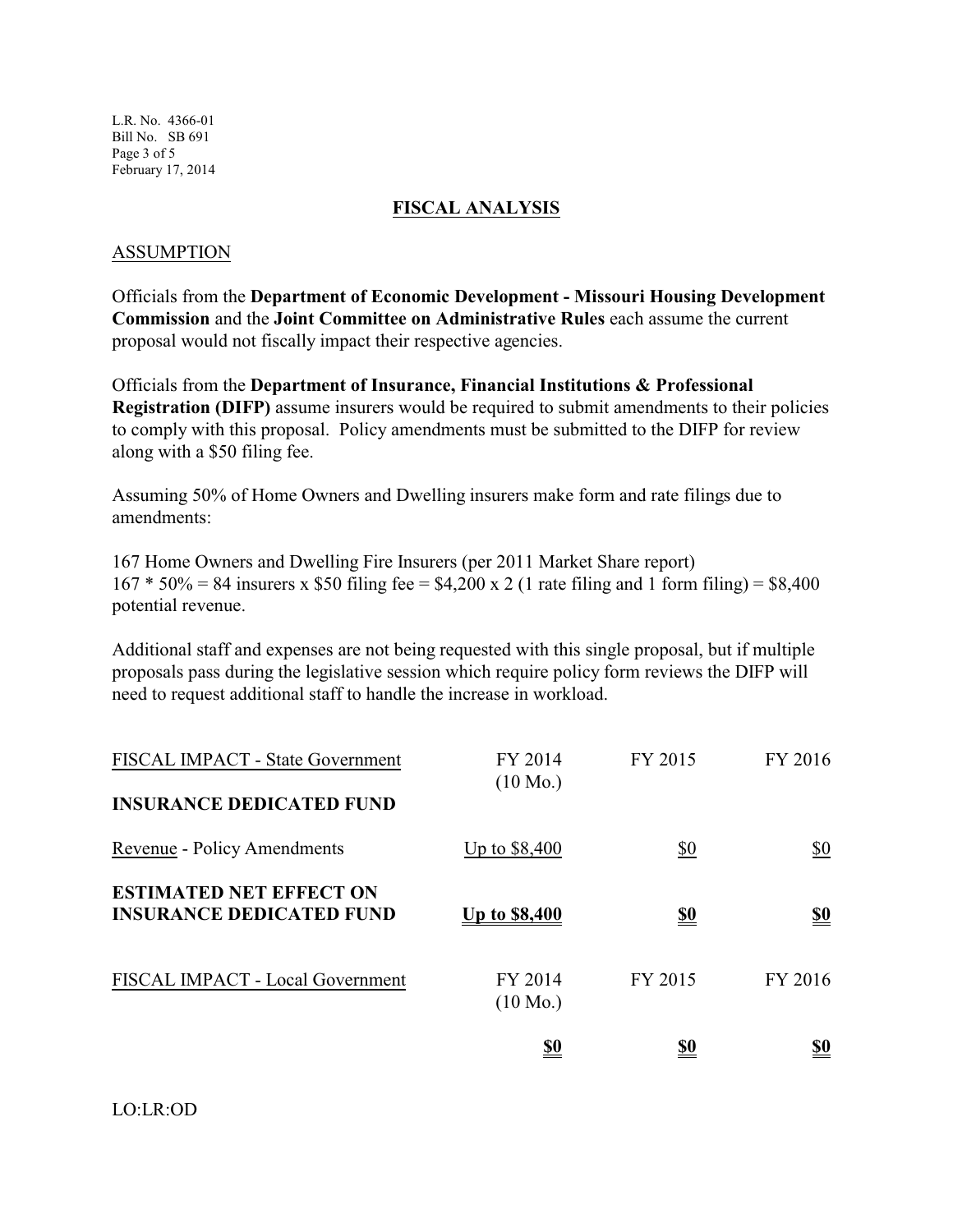L.R. No. 4366-01 Bill No. SB 691 Page 4 of 5 February 17, 2014

#### FISCAL IMPACT - Small Business

No direct fiscal impact to small businesses would be expected as a result of this proposal.

#### FISCAL DESCRIPTION

On or after January 1, 2015, every insurer authorized to write homeowners' insurance within Missouri shall make available, for an appropriate additional premium, coverage for sinkhole losses on any structure, including contents of personal property contained therein, to the extent provided in the policy to which the sinkhole coverage attaches. Sinkhole insurance coverage may be offered as part of the underlying insurance policy or as an endorsement or rider.

If a homeowner's insurance policy excludes coverage for sinkhole losses, the insurer must inform policyholders in bold type of not less than 14 points as follows:

## "YOUR POLICY DOES NOT PROVIDE COVERAGE FOR SINKHOLE LOSSES. YOU MAY PURCHASE ADDITIONAL COVERAGE FOR SINKHOLE LOSSES FOR AN ADDITIONAL PREMIUM."

The proposal instructs insurers how to investigate sinkhole loss claims. Upon receipt of a claim for a sinkhole loss, an insurer must meet certain minimum standards in investigating a claim. The insurer must make an inspection of the insured's premises to determine if there has been physical damage to the structure that might be the result of sinkhole activity. If the insurer confirms that physical damage to the structure exists but the insurer is unable to identify a valid cause of such damage or discovers that such damage to the structure is consistent with sinkhole activity, or if the structure is located in close proximity to a structure in which sinkhole damage has been verified, then prior to denying a claim, the insurer shall obtain a written certification from a professional engineer, a professional geologist, or other qualified individual approved by the director stating that the cause of the claim is not sinkhole activity, and that the analysis conducted was of sufficient scope to eliminate sinkhole activity as the cause of damage within a reasonable professional probability. If the insurer obtains written certification that the cause of the claim was not sinkhole activity, and if the insured has submitted the sinkhole claim without good faith grounds for submitting the claim, the policyholder shall reimburse the insurer for 50% of the actual costs of the analysis or \$2,500, whichever is less. An insured is required to pay reimbursement under this act only if the insurer, prior to ordering the analysis, informs the insured of the insured's potential liability for reimbursement and gives the insured the opportunity to withdraw the claim.

This legislation is not federally mandated, would not duplicate any other program and would not require additional capital improvements or rental space.

LO:LR:OD